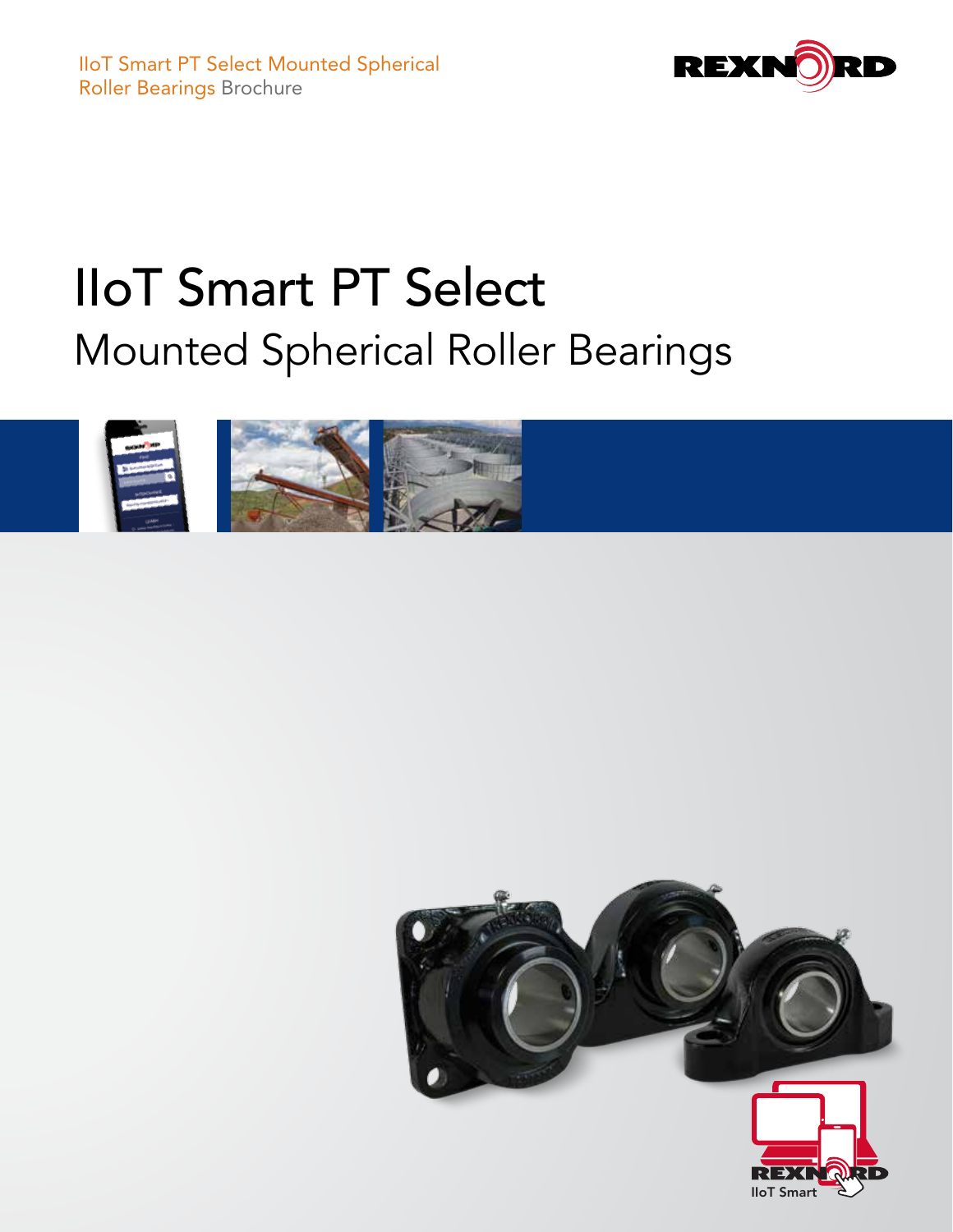



## **IIoT Smart PT Select Mounted** *Conveyors* **Exas and Blowers** Spherical Roller Bearings Engineered for a Trusted, Competitive Solution

With Rexnord® Industrial Internet of Things (IIoT) Smart PT Select Mounted Spherical Roller Bearings, we offer technology tools that make it easier than ever for you to select and order bearings. Building on 100 years of expertise, every IIoT Smart PT Select Mounted Spherical Roller Bearing has been designed and tested to provide trusted product reliability and performance. Backed by a team of experienced engineers, you'll benefit from our off-the-shelf solutions for your quick turnaround needs, and new online resources through Rexnord IIoT Smart Products to make your experience with us even smoother.



#### Key industries

Aggregate Air & Fluid Handling **Cement** Material Handling Package Handling

#### Key applications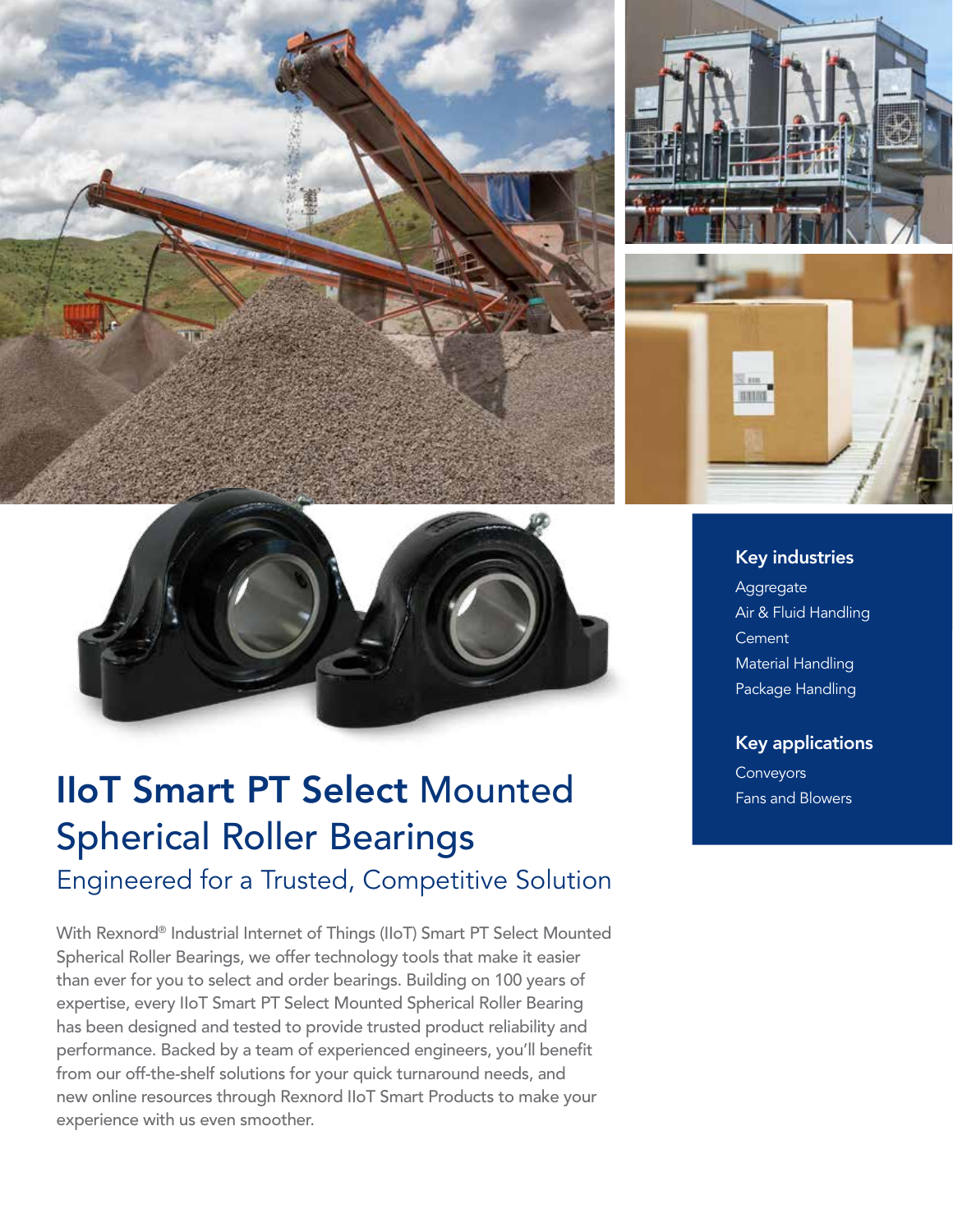### Let Our Bearing Offering Make Your Job Easier

#### Proven Bearing Quality

We understand the high quality of your bearing designs is critical to uptime, so it's critical to us. That's why we test every bearing that leaves our facility before it ships to you.

- Product qualification process through custombuilt, state-of-the-art testing confirms the bearing's quality and reliability
- Spin testing under load ensures against defects to the rollers or raceway, eliminating the potential for bearing "chatter" after installation
- All printed performance values validated through laboratory testing at the Rexnord Innovation Center, an independent, accredited laboratory
- Backed by our standard Rexnord warranty





*Spin testing under load ensures against defects to each bearing's rollers or raceway.*

#### New online tools that lighten your load

Let Rexnord IIoT Smart Products — the suite of digital technology that's built into and around this bearing offering — make your job easier.

- Efficient e-commerce experience with real-time inventory availability, online order tracking, and more
- Online hassle-free bearing selection and ordering
- Exclusive QR code on your bearings for instant access to critical support documents
- Free Rexnord Bearing Mobile Pro™ app for competitive interchange guides, videos, and more
- Free Augment app available for download to experience our bearings in 3D

#### Off-the-shelf solutions for your quick turnaround needs

We designed a bearing specifically for when you need your bearing fast.

- Designed utilizing the latest techniques, and our decades of application knowledge to strike the perfect balance of durability and value for a wide range of off-the-shelf configurations to choose from
- The bearing you need is always in stock, providing fast order turnarounds
- Intuitive and user-friendly nomenclature

#### Engineered bearing seals for increased product life

Designed for efficiency, the bearing delivers the seal performance your environment requires.

- Standard triple lip and clearance seal provide maximum ingress protection against contaminants which are a leading cause of bearing failure
- Clearance seal reduces operating temperatures at higher speeds
- Features nitrile material with protective metal shield







*Three points of contact (shown above) provide superior ingress protection against contaminants.*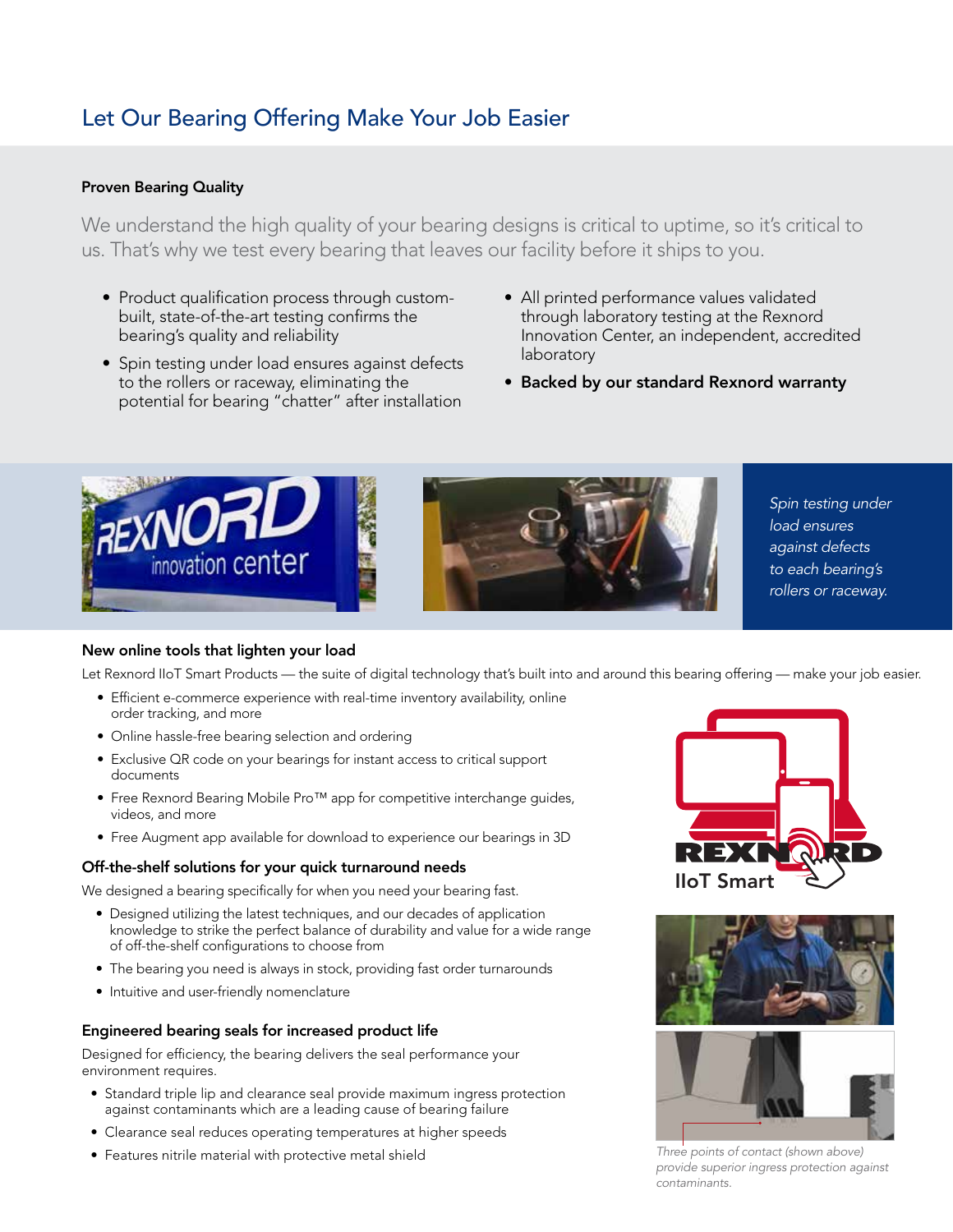

## Rexnord IIoT Smart Products

Technology is changing the face of the power transmission industry and allowing companies to create a competitive advantage by providing in-depth information faster than before. We understand this need. That's why our commitment to making our customers' jobs easier now extends past our standard product features and benefits, to a full suite of productivity-enhancing digital tools that are available through Rexnord IIoT Smart Products, the digital technology that's built into and around this bearing offering.

## Five Ways to Ex ... and Simpl

#### Hassle-free bearing selection at *[www.rexnord.com/PTSelect](http://www.rexnord.com/PTSelect?brochure)*

To make bearing selection easier for you, we'll be putting a bearing selector tool online to access any time of the day from your desktop or mobile device.

- Online interchange guide quickly replace a competitive brand to a suitable IIoT Smart PT Select Mounted Spherical Roller Bearing
- Bearing selector this tool helps you choose the right solution by entering specific product requirements to find a bearing ideal for your application; then easily download all critical product specifications at the push of a button
- Fast downloadable 2D and 3D product drawings — easily integrate these drawings with your engineering software



1

#### Efficient e-commerce experience

Forrester® Research estimates that B2B e-commerce will top \$1.1 trillion and account for 12 percent of all B2B sales in the U.S. by 2020<sup>1</sup>. Today's customers demand the same online shopping

experience they enjoy in their personal lives. By leveraging our new e-commerce capabilities on *[www.rexnord.com/PTSelect](http://www.rexnord.com/PTSelect?brochure)* — in addition to our team of Application Engineers and Account Executives — customers will be able to efficiently order bearings.

- 24/7 online purchasing for authorized customers - log in to *[www.rexnord.com/PTSelect](http://www.rexnord.com/PTSelect?brochure)* 24/7 to select your bearing and place your order
- Real-time inventory availability easily review price and availability, and place orders with same-day shipping on most items
- Online order tracking track shipments and review purchase history 24/7

*1 http://www.practicalecommerce.com Accessed on May 20, 2016.*

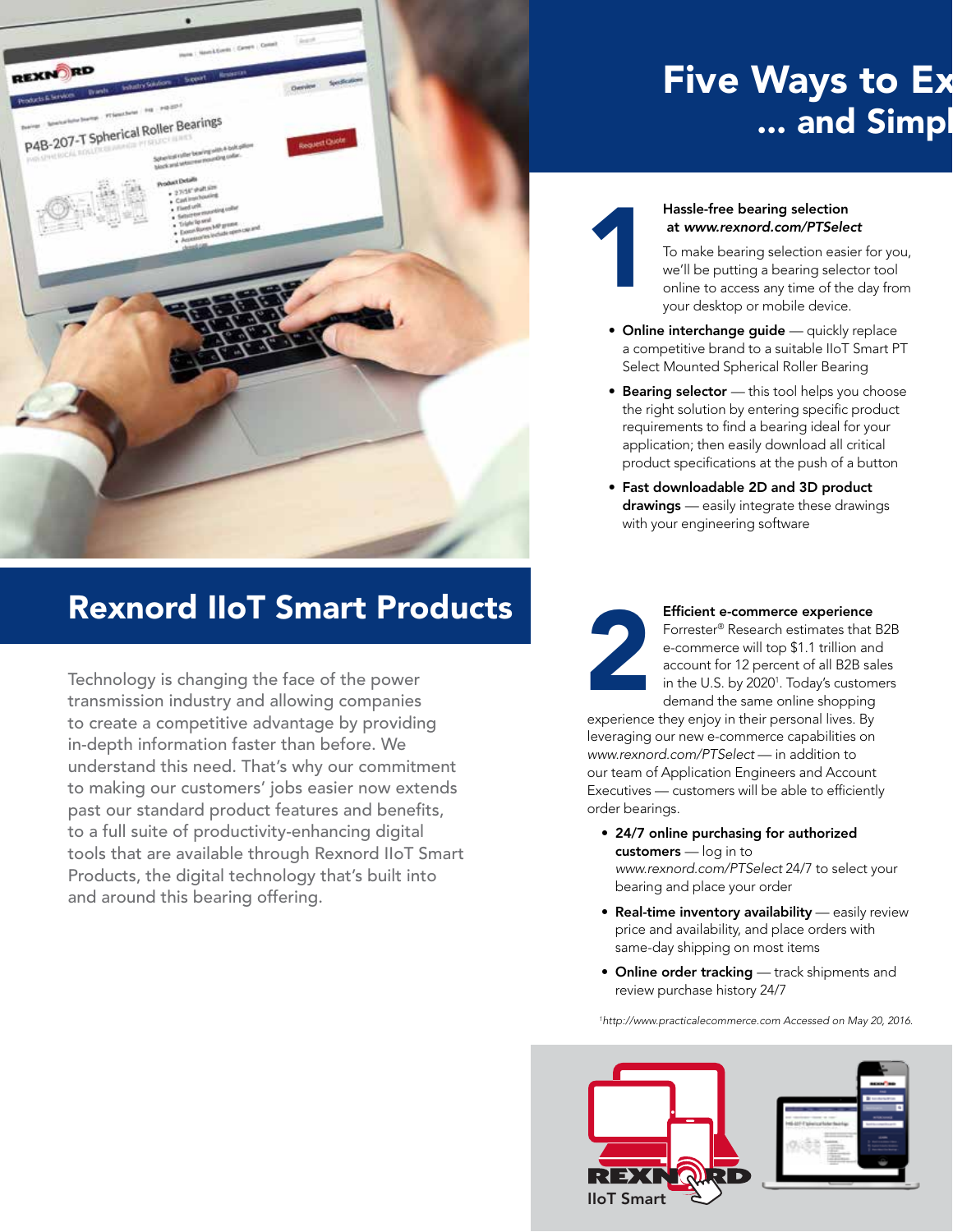## perience Your Bearings Digitally lify Your Processes



#### Exclusive QR code on your bearings

 Nearly two-thirds of bearing failures occur due to improper installation or maintenance. Now you can access support material in real time by scanning a product-specific QR code on your bearing with your mobile phone — simply download a QR code scanner

app onto your mobile phone. By putting critical information at your fingertips, we help mitigate these installation and maintenance risks for your operation.

By scanning the QR code, customers have instant access to critical support documents on their mobile phone:

- Installation and maintenance videos
- Service instructions

For an example of what information you'll find through bearing-specific QR code, scan the QR code to the right.





*The QR code on your bearing provides the gateway for you to a full suite of digital resources!*



#### Free Rexnord Bearing Mobile Pro app

 90 percent of the online time consumers spend on their phone is spent within an app<sup>2</sup>. By investing in a similar experience for you, Rexnord has added value by enabling you to more easily navigate and find content utilizing functionality you are already familiar

with. Both your employees and customers save time and effort when they download the free Rexnord Bearing Mobile Pro app from the App Store or Google Play on your phone or tablet.

#### On the app you'll find:

- Manual part search and integrated QR code scanner
- Competitive interchange guide
- Product support videos
- Industry literature

*2 http://www.smartinsights.com Accessed on May 20, 2016.*



EXPERIENCE THE QUALITY of Our Bearings — IN 3D!

Download and launch the free Augment app from the App Store or Google Play on your phone or tablet.



## Scan this bearing

to try out the Augment app and engage in 3D viewing.



Interact with the 3D bearing model.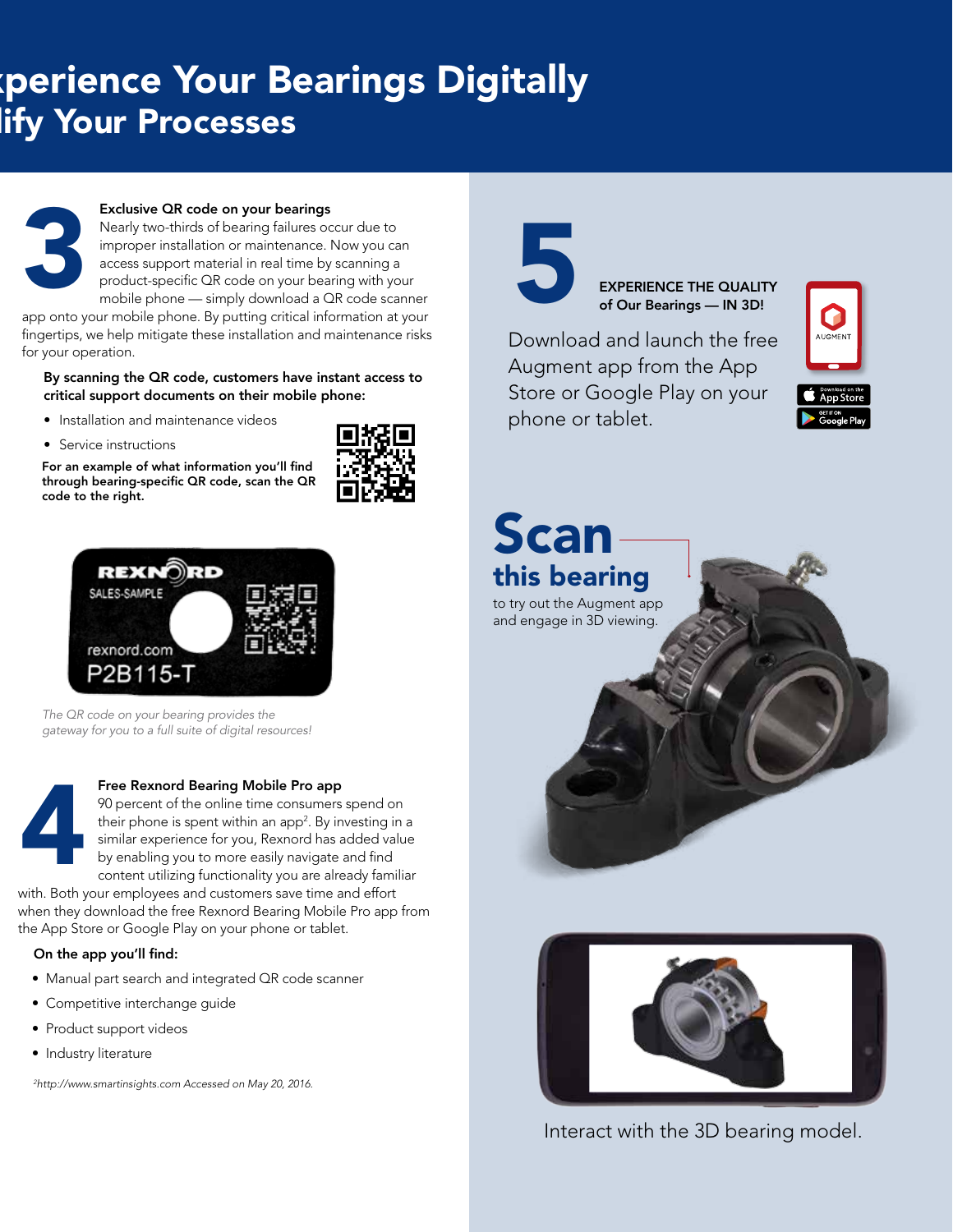

## Bearing Housing Style Options\*



#### 2-bolt Pillow Block

- Bore range: 1-7/16 3-15/16 in
- Optional clearance seal
- Expansion unit available



#### Flange Block

- Bore range: 1-7/16 3-15/16 in
- Optional labyrinth seal
- Expansion unit available



#### 4-bolt Pillow Block

- Bore range: 1-15/16 4-7/16 in
- Optional labyrinth seal
- Expansion unit available



#### Flange Block — Type E

- Bore range: 1-7/16 3-15/16 in
- Optional labyrinth seal
- Expansion unit available

### Additional features & benefits

- State-of-the-art housing design allows increased strength while optimizing material
- Industry-standard dimensions for interchangeability with leading brands
- Standard, off-the-shelf sizes for quick turnarounds needs
- Field installable/removable safety caps that are compatible with standard housings
- Rugged metal retainer for increased strength and durability
- Shaft ready and prelubricated with our standard grease for normal operation



#### 2-bolt Pillow Block — Type E

- Bore range: 1-7/16 3-7/16 in
- Optional labyrinth seal
- Expansion unit available



#### Piloted Flange

- Bore range: 1-7/16 4-7/16 in
- Optional labyrinth seal
- Expansion unit available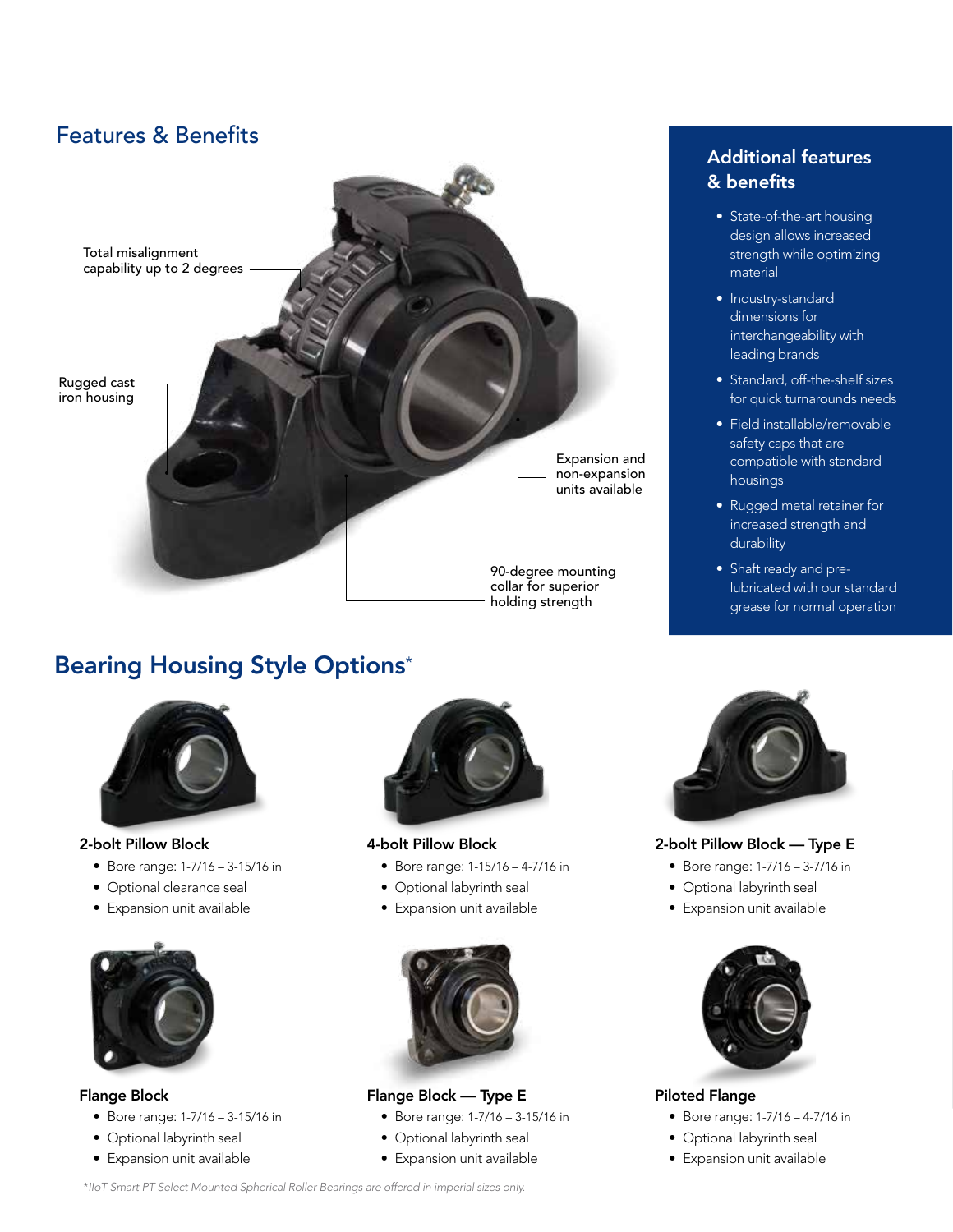### **Nomenclature**

Our bearings are consistent with industry standards and provide intuitive nomenclature, making your bearing selection and ordering process easier.

| <b>Symbol</b>                                                                    | <b>Description</b>                                                                                                                                                                    | P2B - 107 - C E |
|----------------------------------------------------------------------------------|---------------------------------------------------------------------------------------------------------------------------------------------------------------------------------------|-----------------|
| <b>EFB</b><br>EP2B<br><b>FB</b><br>FC<br>P <sub>2</sub> B<br>P4B                 | Type E Flanged Unit; 4-bolt square<br>Type E 2-Bolt Pillow Block<br>Flanged Unit; 4-bolt square<br>Flanged Cartridge Unit; 4-bolt round<br>2-Bolt Pillow Block<br>4-Bolt Pillow Block |                 |
| 107<br>111<br>115<br>203<br>207<br>208<br>211<br>215<br>307<br>308<br>315<br>407 | $1 - 7/16"$<br>$1 - 11/16"$<br>$1 - 15/16"$<br>$2 - 3/16"$<br>$2 - 7/16"$<br>$2 - 1/2"$<br>$2 - 11/16"$<br>$2 - 15/16"$<br>$3 - 7/16"$<br>$3 - 1/2"$<br>$3-15/16"$<br>$4 - 7/16"$     |                 |
| т<br>C<br><b>Blank</b><br>E                                                      | Triple Lip Seal<br>Clearance Seal<br>Fixed<br>Expansion                                                                                                                               |                 |

### Snap-in safety caps

- Each housing comes pre-machined to accept a safety cap
- Protection from rotating equipment
- Additional protection from contaminants
- Single lip seal on the open cap

### The complete Rexnord Roller Bearing offering

Rexnord customers have depended on our premium, quality roller bearing design, performance and technical support for decades. Unsure of which Rexnord Bearing offering is right for your application?

- IIoT Smart PT Select Mounted Spherical Roller Bearings for on-demand reliability to make your job easier
- **Link-Belt<sup>®</sup> Roller Bearings** as your trusted workhorse for demanding applications
- Rex® Roller Bearings for custom-engineered solutions for specialized equipment

#### Cap Kit Part Numbers

| Size Code | <b>Shaft Size</b> | Open Cap      | <b>Closed Cap</b> |
|-----------|-------------------|---------------|-------------------|
| 4         | $1 - 7/16"$       | B1076D        | B1086             |
| 5         | $1 - 11/16"$      | B1116D        | B1126             |
| 6         | $1 - 15/16"$      | B1156D        | B2006             |
| 7         | $2 - 3/16"$       | B2036D        | B2046             |
| 8         | $2 - 7/16"$       | B2076D        | B2086             |
| 8         | $2 - 1/2"$        | <b>B2086D</b> | B2086             |
| 9         | $2 - 11/16"$      | B2116D        | B3006             |
| 9         | $2 - 15/16"$      | B2156D        | B3006             |
| 10        | $3 - 7/16"$       | B3076D        | B3086             |
| 10        | $3 - 1/2"$        | B3086D        | B3086             |
| 11        | $3 - 15/16"$      | B3156D        | B4006             |
| 12        | $4 - 7/16"$       | B4076D        | B4086             |

To learn more, North American customers: please call 317-273-5781 to speak with our Rexnord Bearing Technical Support team.

All other inquiries: 866-REXNORD/866-739-6673 (toll-free within the U.S.) or 414-643-2366 (Outside the U.S.)

#### *www.rexnord.com/PTSelect*